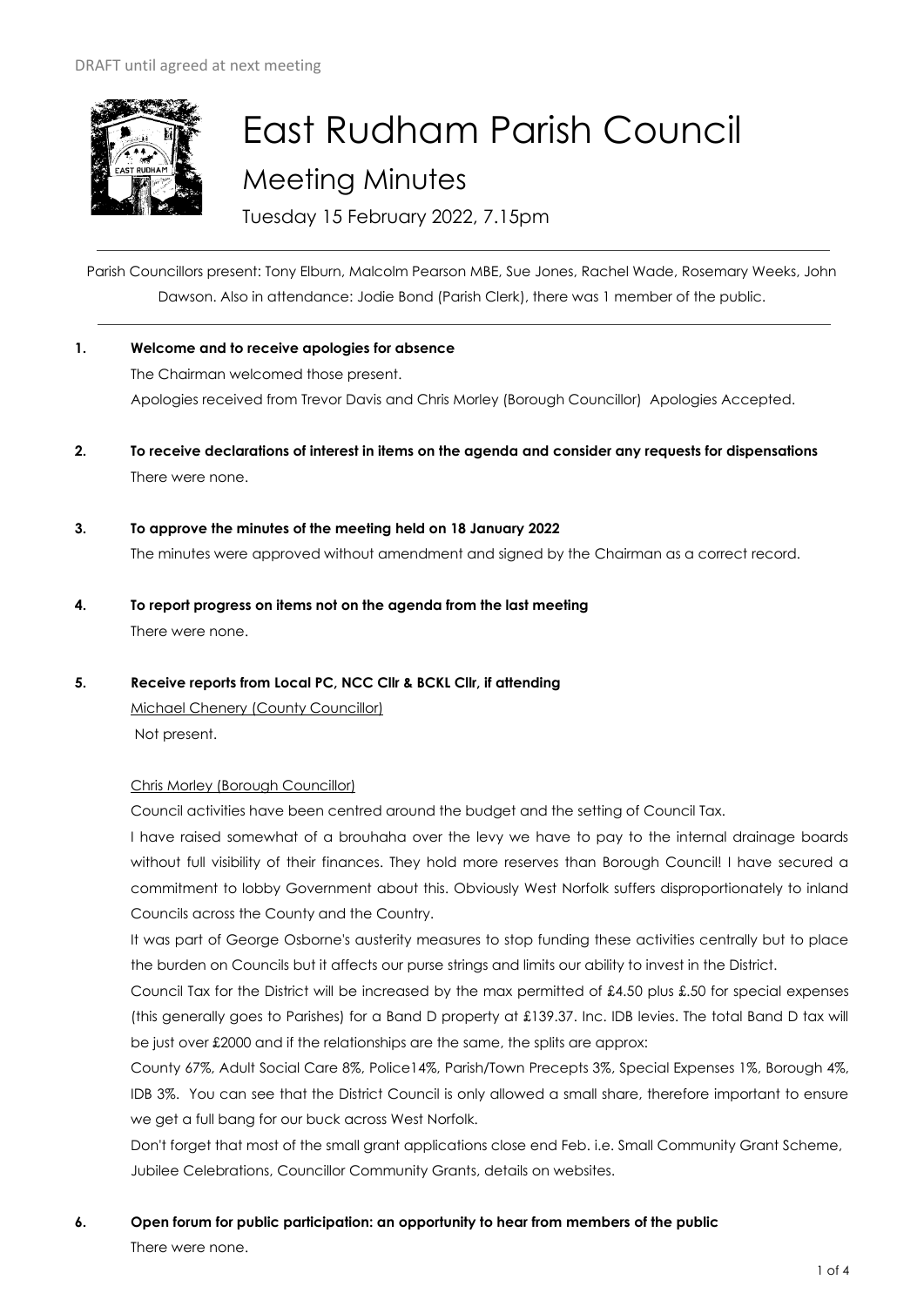#### **7. To receive updates from council members**

7.1 Jack's Lane Windfarm community fund

Cllr Pearson advised that the next meeting will be in May/June. There was not a huge uptake of funding in the last round, so applications have been considered outside of the usual timeframe. Cllr Pearson suggested we could consider a project and apply for funding too.

# 7.2 SAM2 & Speeding report

# **SAM2**

| <u>January 2022</u>         |                                 |
|-----------------------------|---------------------------------|
| Location:                   | Groveside - Eastbound Traffic   |
| 85 <sup>th</sup> percentile | 34.5mph                         |
| Max speed                   | 75mph on 21 January at 6.10hrs. |
| Average speed               | $29.8$ mph                      |
| Vehicle volume              | 197,376                         |

#### **Speed Watch**

It is believed that the Speed Watch members received their training at the end of January, but no recent communication has been received from them.

# **8. Open Spaces & Highways Issues**

Cllr Jones reported that bricks are being removed from the front wall of the property which was the Little Owls Nursery. It appears that an access way is being created and this could be dangerous for the children who line up along this wall every morning. The Council have not been made aware of any planned works and therefore AGREED that as it falls within the conservation area this matter should be brought to the attention of the Borough Council Planning Department for investigation.

Cllr Jones also reported that the Jasmin is now obstructing the path next to the bus stop at Groveside. Cllr Elburn agreed to contact the owners, reminding them it is their responsibility to keep hedges and overgrowth cut.

Cllr Pearson confirmed that a list of issues will be raised with the Highways Inspector and a site meeting will be arranged if necessary. List to include the cones on the southside of the green, the parking on the grass verge outside properties at Groveside, parking on the verge obscuring driver visibility from Eye Lane, and any other concerns that arise.

Cllr Dawson wished to report that the double yellow lines outside the kitchen shop on Station Road need to be re-lined. Clerk to action.

Cllr Davis had reported, prior to the meeting, that the parking post lock needs to be repaired. It is also noted that a local vehicle continually parks in this bay. Cllr Elburn agreed to investigate the lock.

Cllr Wade noted that due to illness and a shortage in staffing the Post Office van has been struggling to attend site…they hope this will be resolved in the very near future.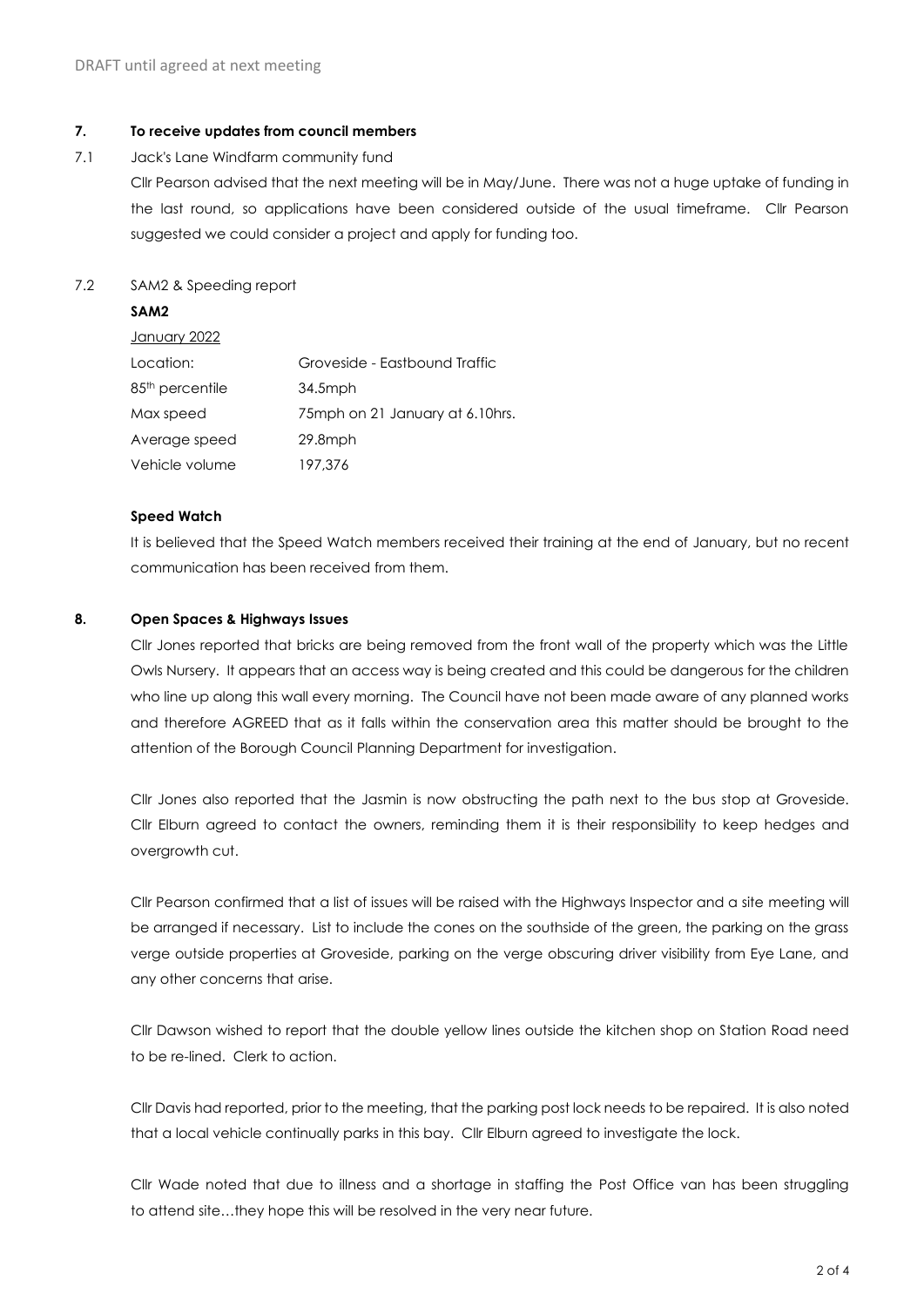#### Village Green Benches

The Parish Council received a request from Jane's Coffee Shop and The Crown to install 6 temporary picnic benches on the Village Green again this year from 1st March (3 for The Crown and 3 for Jane's Coffee Shop). The Council RESOLVED to allow the benches to be installed, subject to regular review, necessary signage, maintenance of the grass and provision for litter.

#### 8.1 Receive an update on the UKPN undergrounding project

Cllr Elburn advised that Savills are in the process of applying to the secretary of state for permission to install the transformer on common land via a s38 consent process, which may take 6 months to approve. The Parish Council have a form to consent to give ownership of this piece of land to UKPN. They have already put in a request to the Planning Department for planning permission. UKPN prefer to purchase the piece of land when carrying out this type of work, however they would otherwise agree to a 99-year lease. Following discussion, the Council's preference would be to offer the lease as opposed to selling it. This will need further investigating once Planning have made a decision.

#### 8.2 Receive an update on the Queens Jubilee Event

Cllr Wade has approached both East and West Rudham PC to apply for £180 each towards the cost of the event. The Clerk has submitted a grant application to NCF for £180 which will go towards marquee hire and children's entertainment.

Cllr Wade has now ordered the beacon and West Rudham Parish Council have agreed to contribute funds to cover the cost of the gas bottles required for the beacon.

Both Parish Councils are registered for the beacon trail.

There are lots of events planned for the whole weekend, including an outdoor cinema on the playing field, open gardens, yard sale, children's activities, community picnic and much more. Any money raised from ticketed events will generate funds which will be ploughed back into the community or to worthy causes.

A 20-page program will be circulated to parishioners of East and West Rudham and Pockthorpe at least a month in advance. The Chairman has been asked to provide an intro/foreword for the program.

Cllr Pearson enquired about car parking and road closures, which is also in hand.

Thanks given to Cllr Wade for all her efforts.

# **9. Receive an update on the Playpark**

Cllr Wade advised that the contractors are ready to commence installation as soon as the grass has grown. There have been a few people asking when it will be reopening, but as Cllr Wade explained there is a sign on the gate clearly stating that it will be closed for at least 6 months which was also publicised in advance. It was agreed to remove this item from the agenda until there is a further update.

# **10. East Rudham Cemetery**

The Burial Clerk has now handed over to the Clerk. Cllr Pearson wished to thank Mrs Elburn on behalf of the Parish Council for all of her help over the past 20 years.

Cllr Elburn has reduced the height of the new sign posts in line with the top of the signs.

Cllr Pearson has written an article for the newsletter, requesting volunteers for a working party to tidy the cemetery and the cenotaph.

Cllr Elburn will purchase some weed killer for the cemetery and other footpaths. All AGREED.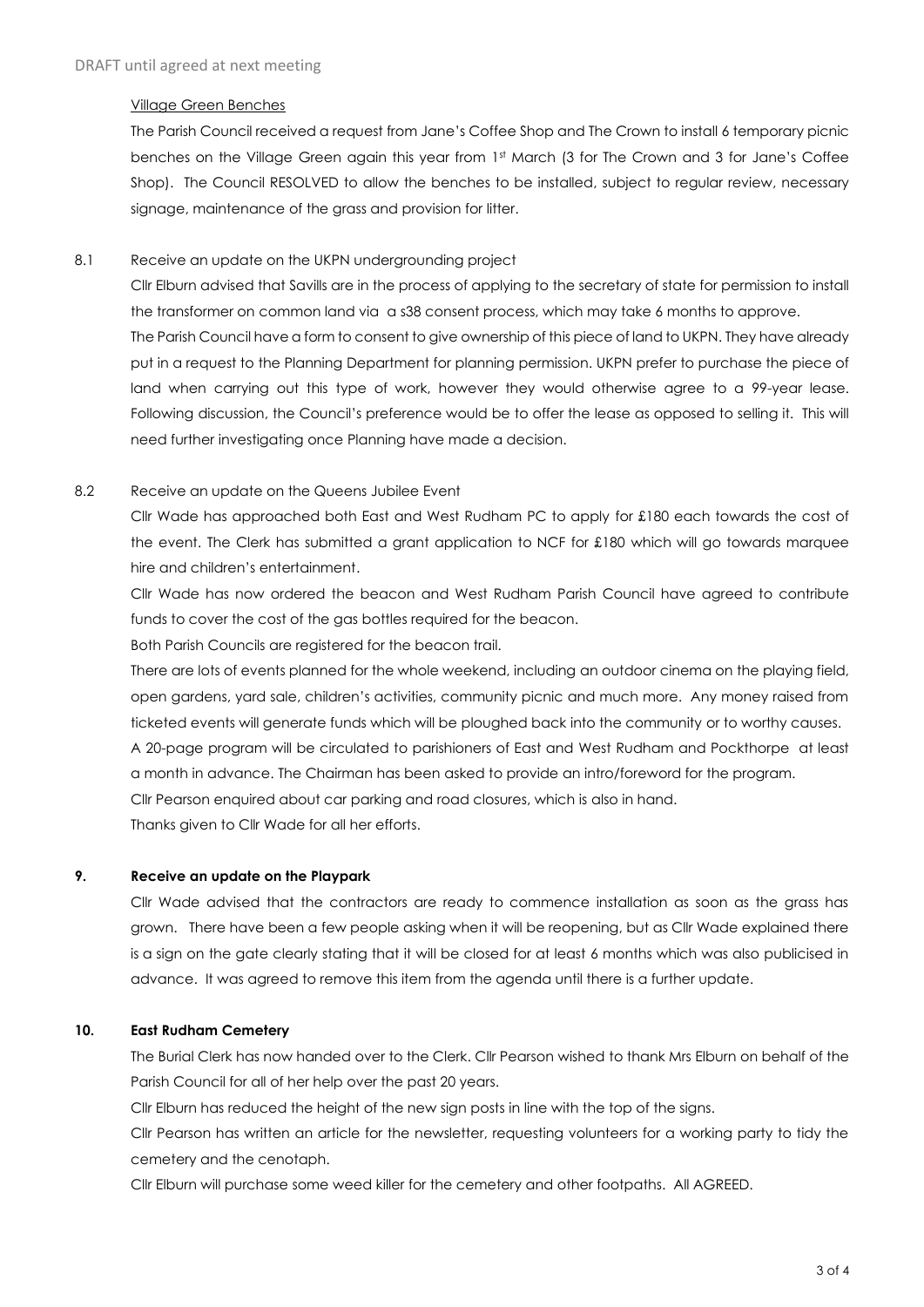#### **11. Newsletter**

Articles have now been forwarded to Cllr Weeks for inclusion. Clerk to discuss a contribution towards the Rudhams' Newsletter from West Rudham Parish Council so that circulation could be extended to include West Rudham and Pockthorpe.

#### **12. Planning Matters**

12.1 To receive results of applications. 21/01010/F | Change of use from butchers shop and premises to dwelling at J Kew Butcher PC Comment – SUPPORTS | BCKLWN decision - PENDING 21/01011/F | Construction of four Dwellings PC Comment - SUPPORTS with reservations | BCKLWN decision - PENDING 21/01012/F | Alterations and extension to dwelling at Old White Horse PC Comment – OBJECTS | BCKLWN decision - PENDING 21/00498/FM | Land NE of 5 Eye Lane and S of The Bungalow Fakenham Road Proposed residential development of 10 dwellings at - Amended Plans PC comment – Our previous comment remains but in addition a note is to be added that with 10 more houses with access directly onto the A148 the speed limit should be reduced from 40mph to 30mph. BCKLWN decision - PENDING 21/02172/F | 22 Bagthorpe Road East Rudham King's Lynn Norfolk PE31 8RA Two detached houses including extended access PC comment - SUPPORTS | BCKLWN decision – PENDING

Clerk to contact Cllr Chris Morley to request an update on the Old White Horse site as there has still not been any update from the BC Case Officer. Clerk to action.

12.2 To receive applications for consideration There were none.

#### **13. To receive and consider any correspondence**

Email from Simon Wade proposing that the Parish Council considers funding or raising funds for an electric car charging point, to be installed on the Parish Council car park. Mr Wade included some provisional sums for consideration. Following discussion, it was agreed to look into this further and include this item on the next agenda for further discussion.